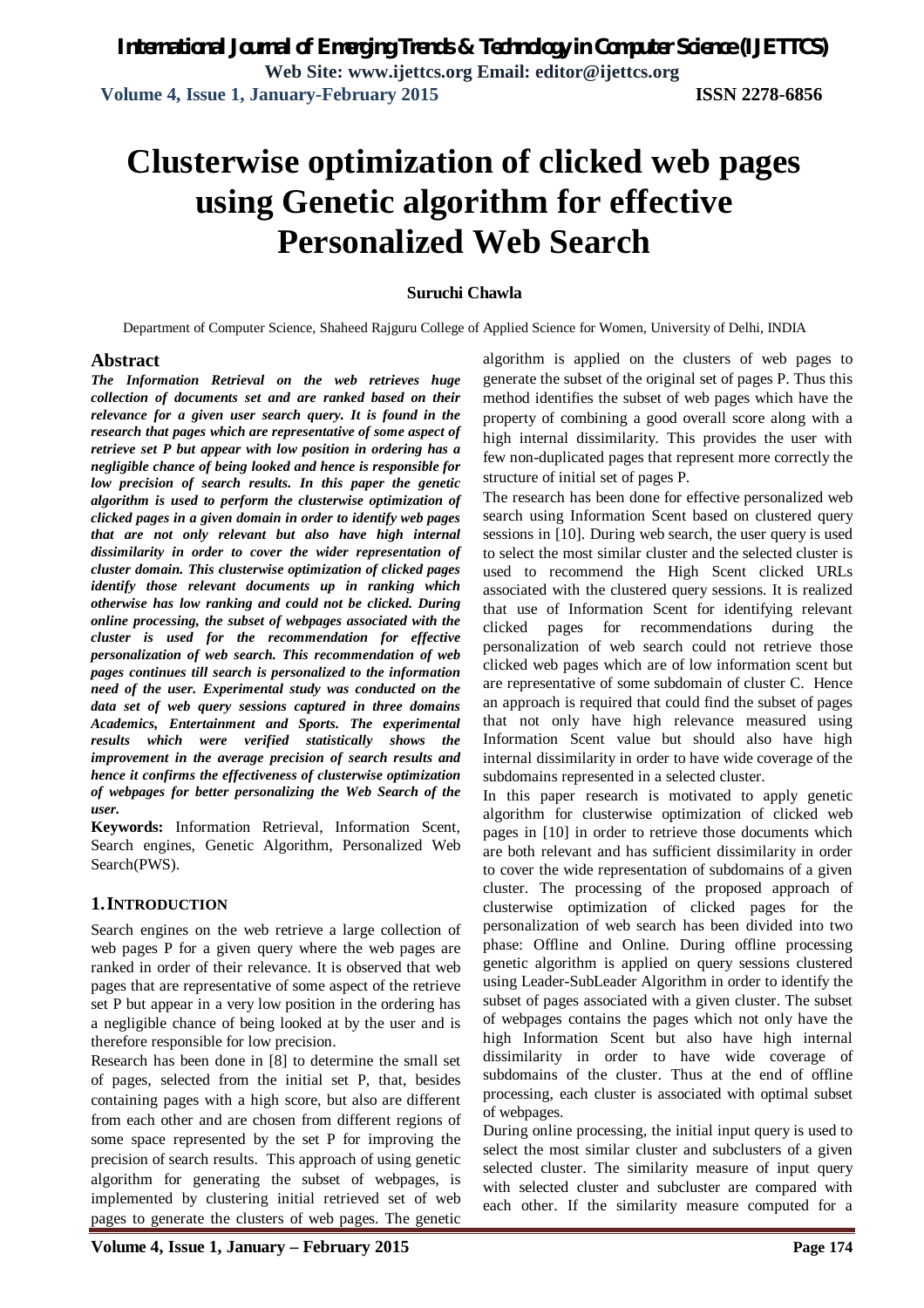#### **Volume 4, Issue 1, January-February 2015 ISSN 2278-6856**

selected cluster is more than its subcluster then the selected cluster is used to recommend the associated optimal subset of clicked pages otherwise the high scent clicked pages associated with the more focused domain of subcluster are recommended. The recommended clicked pages are ranked in order of their information scent value. The user's clicks to the recommended clicked URLs are tracked and stored in his profile. As user request for next result page, the user profile so far captured has been transformed into keyword vector and is used for the selection of cluster/subcluster for the recommendation of associated clicked pages on the next result page. This process of recommendations continues till the search is personalized to the information need of the user.

Experimental study was conducted on the data set of user query sessions captured on the web in three domain Academics, Entertainment and Sports to test the effectiveness of clusterwise optimal subset of web pages generated for the Personalization of web search. The improvement in the average precision of search results confirms the effectiveness of Personalized Web Search using proposed method.

The rest of the sections are organized as follows. Section 2 describes the related work, section 3 explains the concepts required for understanding the proposed approach, section 4 describes the proposed work, section 5 presents the experimental study and section 6 concludes the paper.

### **2.RELATED WORK**

In [27] ranking of Web search results is proposed from personalized perspective. In this common access patterns from user browsing activities are mined to automatically obtain user interests. According to the user interests mined and feedbacks of users, a new approach is proposed with the plan of dynamically altering the ranking scores of Web pages. In [2] a multi-agent based personalized metasearch engine using automatic fuzzy concept networks is proposed. An automatic fuzzy concept network is used to personalize outputs of a meta-search engine presented with a multi-agent architecture for searching and fast retrieving. In [1] personalized search engine using ontology-based fuzzy concept networks is proposed. The concepts of ontology are used to improve the common fuzzy concept networks built according to user's profile. The fuzzy concept networks are then used to personalize the search engine outputs. In [24] Fuzzy Logic was used for offline processing to recommend URLs to users. Fuzzy Logic testing shows slightly lower precision and is harder to program for the fuzzy part. In [25] Bee Colony Optimization was used for IR however this optimization technique is not a widely covered area of research.

In [33] Genetic Algorithm is found to be a powerful search mechanism and is suitable for information retrieval since the document search space represents a high dimensional space and GA is a powerful searching mechanism known for its robustness and quick search capabilities. In [36] GA is used with user feedback to choose weights for search terms in a query. In [6][19][35] GA is examined for Information Retrieval and a new crossover and mutation operator were suggested. In [13] an algorithm is proposed for index function learning based on genetic algorithm. The index function is used for key term weighting of a documentary collection in order to improve the Information Retrieval Process.

In [14] GA is also used to automatically learn a matching function with relevance feedback where classical generational scheme and the usual GA crossover are considered. In this the trees are used to represent a similarity function. In [31] Genetic algorithm is proposed for learning queries in Boolean IRS. The set of relevant documents are provided by the user and offline learning process is applied to automatically generate a query describing the user's needs. In [3] the modified GA was used for the optimal design of a website using the multiple optimization criteria such as download time, visuaization and product association level.

In [12] G- Search was implemented using GA-based search which is used to find other relevant home pages given some user-supplied homepages. In [22] the genetic based learning of importance factors of HTML tags has been described for web document retrieval where the importance of the tags is learnt from a training text set.In [5] query reformulation techniques are developed using GA in which several queries that explore the different areas of document space are generated to determine the optimal query. In [16] Genetic algorithm is used to derive a better description of documents. The document description is described as a set of indexing terms. The genetic operators and the relevance judgments are applied to these descriptions in order to determine the one which has best classification performance in response to a specific query. In [23] GA is used for automatic web page categorization and updation. In [10] an approach is proposed for Personalized Web Search based on clustered query sessions. During online web search, the user input query is used to select the cluster which is closest to the information need of the user and the selected cluster is used to recommend the clicked URLs associated the selected cluster. This process of recommendations continues till the search is personalized to the Information need of the user. The experimental results show an improvement in the precision.

It is found in [10] that performance of Personalized Web Search based on clustered web usage data depend on the quality of the recommendations. It is found that use of high Information Scent for web page recommendations could not retrieve some webpages that are representative of some subdomain of the selected cluster but are of low information scent. Hence it is responsible for low precision of search results. There is the need to identify the subset of pages associated with cluster in such a way so that not only they have high value of Information Scent but also has the wide coverage of subdomains of the cluster in order to bring more and more relevant documents up in ranking for improving the precision of search results. An approach has been proposed in [8] to apply the genetic algorithm on clusters of web pages in a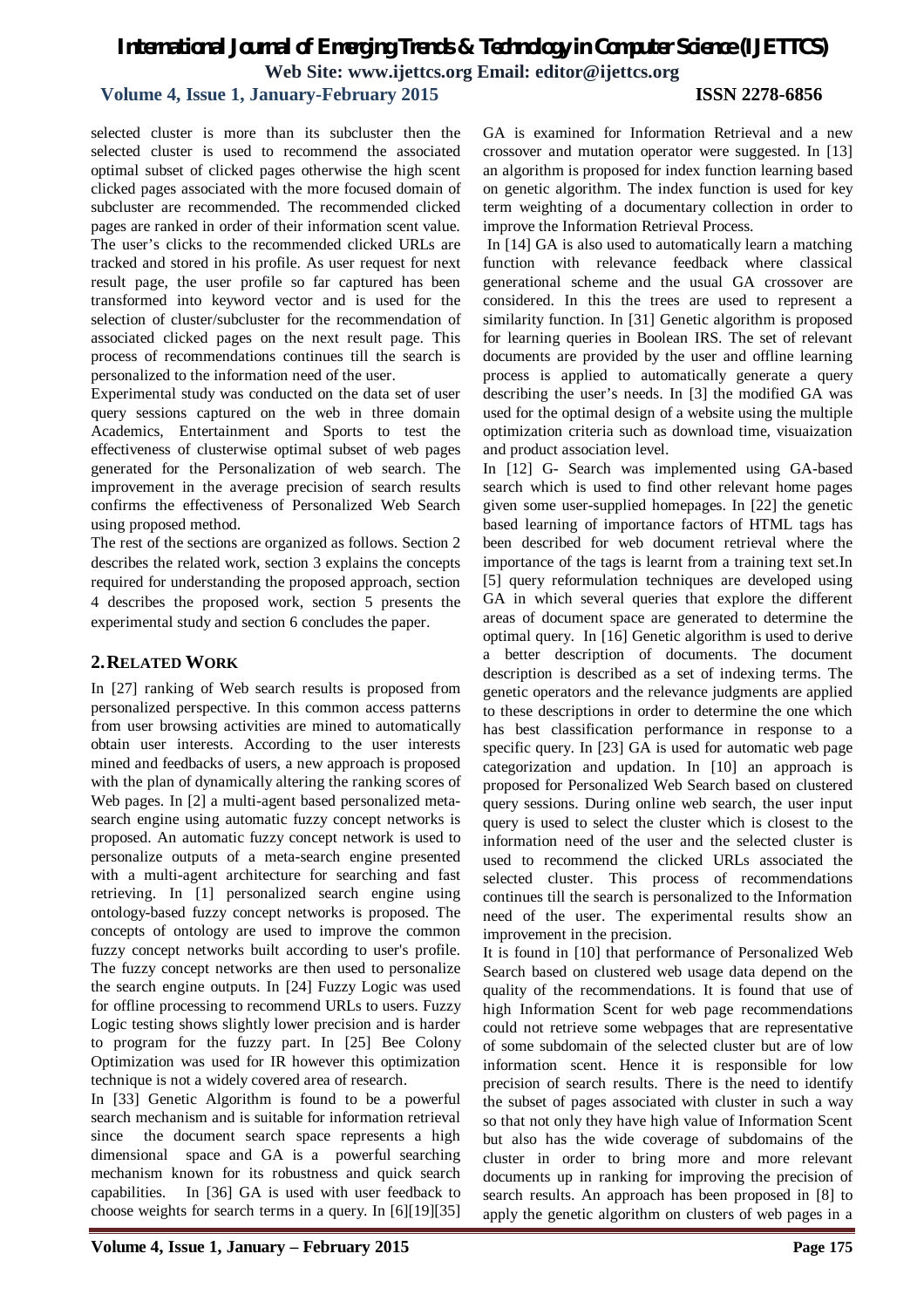### **Volume 4, Issue 1, January-February 2015 ISSN 2278-6856**

specific domain in order to identify the subset of webpages having both high score and wider coverage of region of the initial set of web pages.

The research in this paper is motivated to apply the given approach of genetic algorithm for web page optimization in clustered query sessions in order to identify the optimal subset of web pages in a domain of each cluster for effective Personalized Web Search.

The processing for Personalized web search based on clusterwise optimization of webpages using genetic algorithm is divided into two parts : Offline and online processing. During offline processing genetic algorithm is applied on clustered query sessions for optimization of clicked web pages in a given domain.

During online web search, user search query is used to select the most similar cluster/subcluster. The selected cluster/subcluster is used for the recommendations of the clicked URLs. This process of recommendation of clicked URLs continues till the search is personalized to the information need of the user. Moreover, there is no computation overhead during online web search since the processing involved for generation of optimal set of webpages for each cluster is done offline. The effectiveness of the proposed method is further confirmed with good experimental results.

#### **3. BACKGROUND**

#### **3.1Genetic Algorithm**

Genetic Algorithm is a search method based on the natural theory of evolution [7]. In GA, the decision variables of search problems are encoded into a finite length string of alphabets of certain cardinality. These strings representing the candidate solution to the problem are referred to as chromosomes. The alphabets of the strings are referred to as genes, the values of the genes are called alleles and the collection of chromosomes is called the population P1. The population size used in GA is a user specified parameter which affects the performance of the genetic algorithm. A small population size may lead to premature convergence and yield a suboptimal solution whereas a large population size would involve a lot of computational effort. So the actual population size selected should neither be too low nor too high so as to avoid both premature convergence and high computational overhead. The algorithm to evolve solutions to the search problem using genetic algorithm is given below. [26]

#### **Algorithm 1:**

**Choose an initial population of chromosomes; while termination condition not satisfied do repeat if crossover condition satisfied then select parent chromosomes choose crossover parameters perform crossover if mutation condition satisfied then choose mutation points**

#### **perform mutation evaluate fitness of offspring until sufficient offspring created select new population endwhile**

During the implementation of Genetic Algorithm, the sequence of steps is defined as follows. [15]

- 1.Initialization: In the initialization step, population of chromosomes is initialized using the problem specific domain knowledge. The chromosomes represent the different possible solution to the given problem.
- 2.Evaluation: After the initialization of the population, the fitness value is defined relative to the problem. The fitness value measures the degree of goodness of the chromosomes in representing the solution to the problem. The selection of population of chromosomes for reproduction in next generations is done on the basis of the fitness value evaluated in this step.
- 3.Selection: In the selection phase, chromosomes with high fitness values are selected and are allocated more copies in the mating pool for reproduction using recombination operators. This results in the survival of the fittest mechanism on the candidate solutions. There are number of selection methods such as roulette-wheel selection, stochastic universal selection, ranking selection, tournament selection and truncate selection.
- 4.Recombination: In the Recombination phase, the selected chromosomes are recombined using crossover operator which is a genetic operator for the reproduction of offspring from parent chromosomes. The selected chromosomes are used as parents to generate the offspring by swapping the part of the genes present in two parent chromosomes to generate the offspring. There are various types of crossovers like k-point Crossover, Uniform Crossover, Uniform Order-Based Crossover, Order-Based Crossover and Partially Matched Crossover (PMX).
- 5.Mutation: In this phase mutation is applied to the selected chromosomes. The mutation is the genetic operator which changes the gene at the specific position in the chromosome. The purpose of the mutation is to add diversity to the population of chromosomes in order to avoid local minimum while searching optimum solution to a problem. A common mutation type is bit wise mutation.
- 6.Replacement: In the Replacement phase, the offspring population generated using selection, recombination and mutation operators will replace the parent population. There are a number of replacement techniques such as elitist replacement, generationwise replacement, steady-state-no-duplicates and steadystate replacement methods.
- 7.Steps 2-6 are repeated until a terminating condition is met.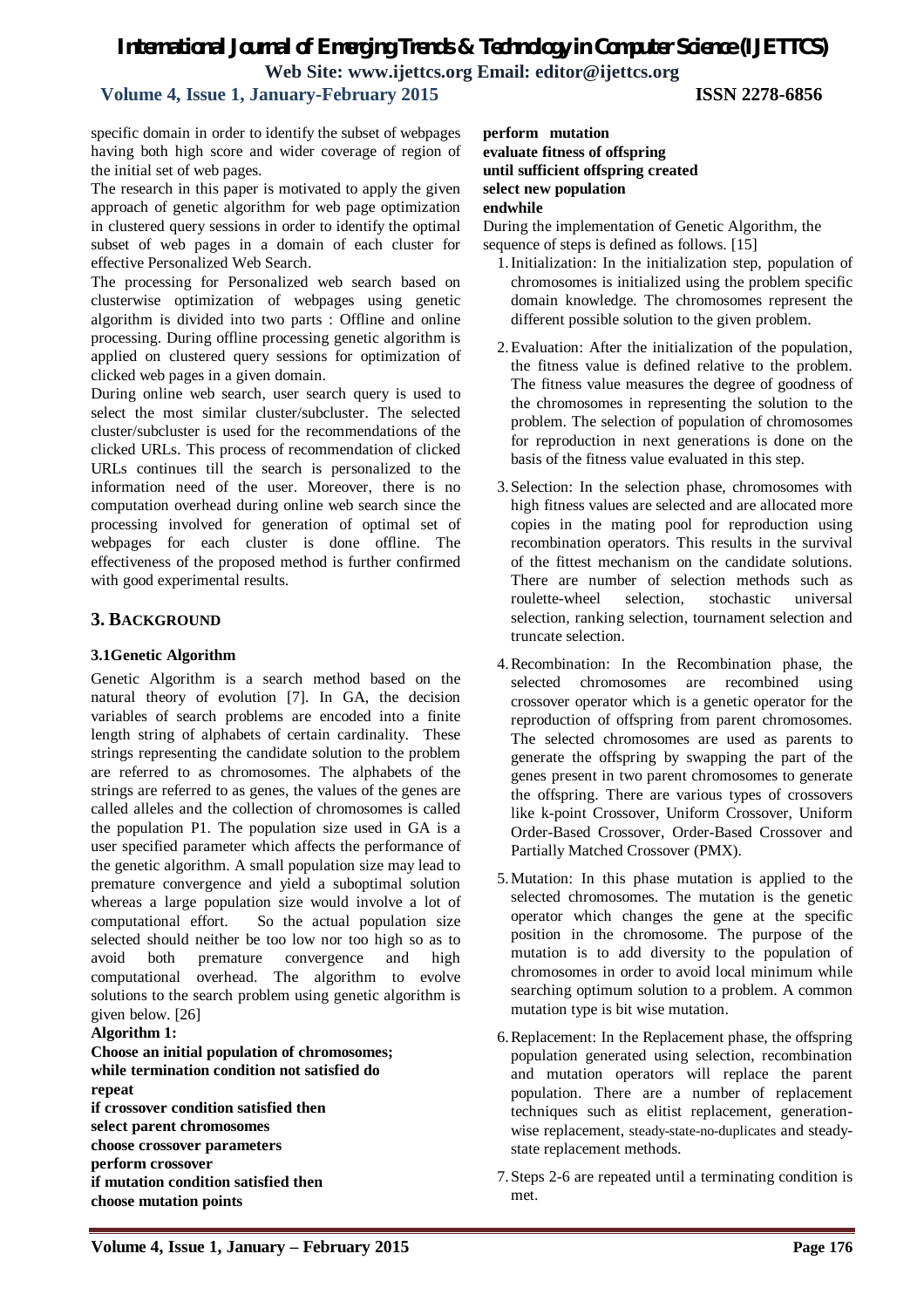**Volume 4, Issue 1, January-February 2015 ISSN 2278-6856**

#### **3.2.Information Scent**

Information scent is the sense of value and cost of accessing a page based on perceptual cues with respect to the information need of user. The users on the web tend to click those pages in the retrieved search results on the web which seem to satisfy the user's information need. More the page is satisfying the information need of user, more will be the information scent perceived by the user associated to it and more is the probability that the page is clicked by the user. The interactions between user need, user action and content of web can be used to infer information need from a pattern of surfing. [28][29]

#### **3.2.1 Information Scent Metric**

The Inferring User Need by Information Scent (IUNIS) algorithm is used to quantify the Information Scent  $\,\cdot\,$  of the pages  $\parallel$  clicked by the user in i<sup>th</sup> query session. [11][18]

The page access **PF. II** weight and **T** is are used to quantify the information scent associated with the clicked page in a query session. The information scent  $\cdot$  is calculated for each clicked page  $\downarrow$  in a given query session i for all m query sessions identified in query session mining as follows

$$
s_{id} = PF_{d}Pr(P_{id}) \times Time(P_{id}) \forall i \in 1...m \forall d \in 1...n \quad (1)
$$
\n
$$
PF_{d}Pr(P_{id}) = \frac{f_{id}}{\max_{d \in L \cap P_{id}} \times \log(M/m_{P_{d}})} \tag{2}
$$

 $PF, IPF(P_{id})$ : PF correspond to the page  $P_{id}$  normalized frequency  $f_{F_{1d}}$  in a given query session i where n is the number of distinct clicked page in session i and IPF correspond to the ratio of total number of query sessions M in the whole data set to the number of query sessions  $m_{P_d}$  that contain the given page  $P_d$ .

 $Time(P_{id})$ : It is the ratio of time spent on the page  $P_{id}$  in a given session i to the total duration of query session i. [10]

#### **3.2.2Generation of Query sessions keyword vector**

Each query session keyword vector is generated from query session which is represented as follows

query session=(input query,(clicked URLs/Page)<sup>+</sup>) where clicked URLs are those URLs which user clicked in the search results of the input query before submitting another query ; '+' indicates only those sessions are considered which have at least one clicked Page associated with the input query.

The query session vector  $Q_i$  of the i<sup>th</sup> session is defined as linear combination of content vector of each clicked page  $P_{id}$  scaled by the weight  $s_{id}$  which is the information scent associated with the clicked page  $P_{id}$  in session i. That is

$$
Q_i = \sum_{d=1}^n s_{id} * P_{id} \qquad \forall i \in 1..m \tag{3}
$$

In eq (3) n is the number of distinct clicked pages in the session i and  $s_{id}$  (information scent) is calculated for each clicked page present in a given session i as defined in eq 1. The content vector of clicked page  $P_{id}$  is weighted using TF.IDF. Each i<sup>th</sup> query session is obtained as weighted vector  $Q_i$  using formula (3). This vector is modeling the information need associated with the i<sup>th</sup> query session.

#### **3.2.3Clustering of Query session keyword vector using Leader-SubLeaders Algorithm**

Clustering is the process of grouping the objects in the clusters such that the objects within the cluster are similar and objects in the different cluster are dissimilar. The classification of objects according to perceived similarities forms the basis for much of science. [21]

The hierarchical clustering groups the data objects into a hierarchy of clusters. The hierarchical clustering is broadly classified into two types first is agglomerative and second is divisive method. In agglomerative, the clustering is performed in the bottom-up manner starting with the singleton clusters and continues grouping till all the data objects are in single cluster. Divisive method is top-down clustering where clustering starts with all data objects in one cluster and continue splitting the cluster till each data object is in its own cluster. In both divisive and agglomerative it is difficult to perform modifications after a decision for splitting or merging is taken. The advantages of both the methods are 1) They are known for their quick termination. 2) the number of clusters does not required to be known in advance, 3) complete hierarchy of clusters is computed, 4) good result visualizations are integrated into the methods, 5) a "flat" partition can be derived afterwards (e.g. via a cut through the dendrogram). [20][4][30][32]

Some of the hierarchical clustering algorithms are: Clustering Using Representatives – CURE [17] Leader Algorithm [32] ART3 [9] , Balanced Iterative Reducing and Clustering using Hierarchies – BIRCH [37] and Leader-SubLeader Algorithm [34].

In leader algorithm entire data set is partitioned incrementally into clusters where each cluster is represented by the leader. Leader-SubLeader is an extension of leader algorithm which creates a hierarchical structure. In this data objects are clustered to create groups of data objects. Each cluster is further partitioned into subclusters where each subcluster is represented by subleader. It has low computation cost and clusters/subclusters representation improves the classification accuracy. It performs better than Leader algorithm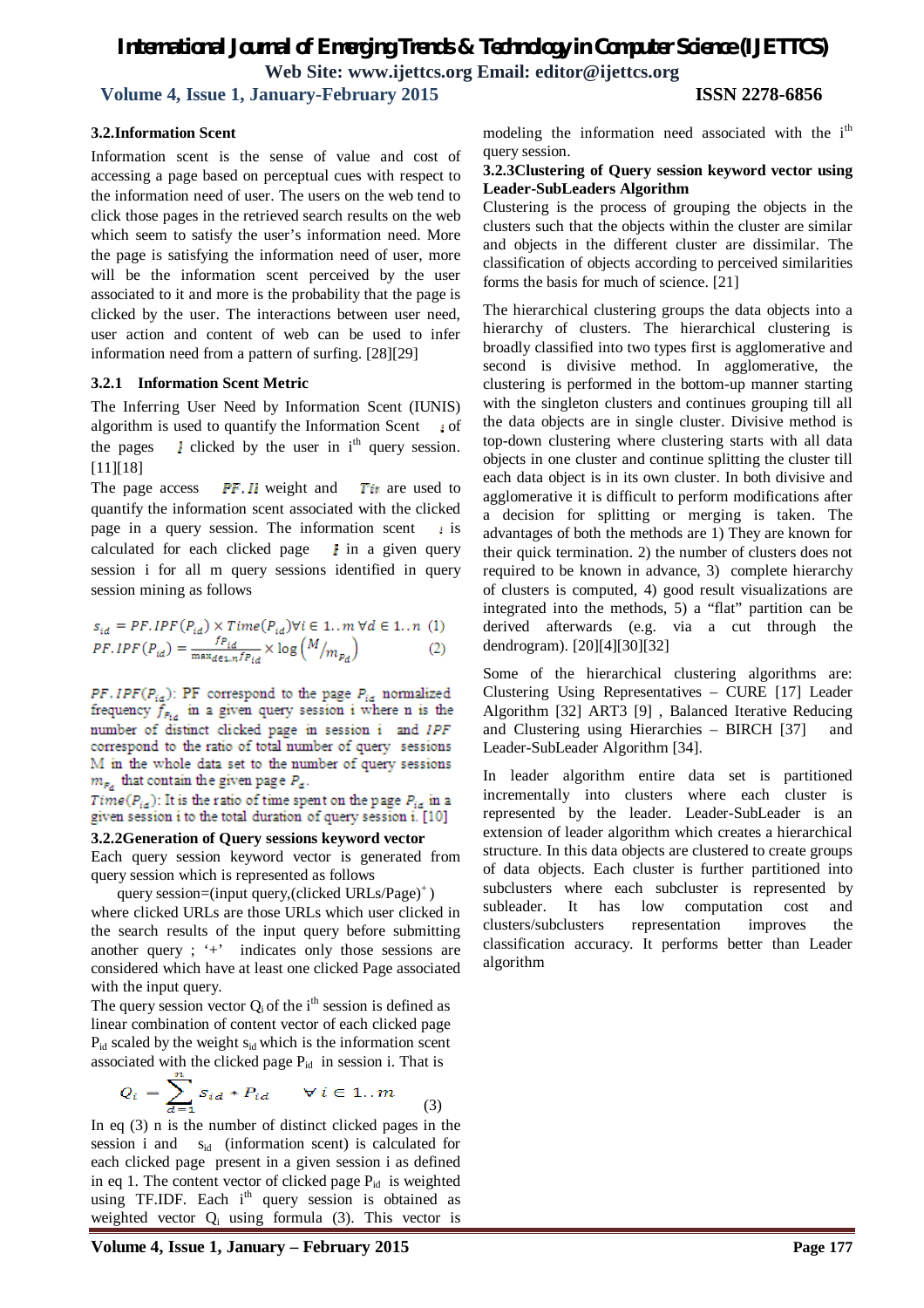# *International Journal of Emerging Trends & Technology in Computer Science (IJETTCS)*

**Web Site: www.ijettcs.org Email: editor@ijettcs.org** 

 **Volume 4, Issue 1, January-February 2015 ISSN 2278-6856**

|                                                           | <b>Leaders Computation Algorithm</b>                                                                                 |  |  |
|-----------------------------------------------------------|----------------------------------------------------------------------------------------------------------------------|--|--|
|                                                           | Input: {Query sessions vector Dataset, Threshold}                                                                    |  |  |
|                                                           | Output: {Leader List associated with Clusters of Query                                                               |  |  |
| sessions where each cluster is represented by the Leader} |                                                                                                                      |  |  |
| Algorithm:                                                |                                                                                                                      |  |  |
|                                                           |                                                                                                                      |  |  |
| 1.                                                        | Select any Query session vector as the initial Leader                                                                |  |  |
|                                                           | and add it to the Leader List and set Leader counter                                                                 |  |  |
| $_{\text{LC=1}}$                                          |                                                                                                                      |  |  |
| 2.                                                        | For all Query sessions vector not yet processed                                                                      |  |  |
|                                                           | 2.1. Select the Query session vector Q.                                                                              |  |  |
|                                                           | 2.2. Calculate the similarity of Q with all the                                                                      |  |  |
| Leaders.                                                  |                                                                                                                      |  |  |
|                                                           | 2.3. Select the Leader which has maximum similarity                                                                  |  |  |
|                                                           | represented by max.                                                                                                  |  |  |
|                                                           | 2.4. If (max>=threshold)                                                                                             |  |  |
|                                                           | 2.4.1. Assign it to the selected Leader.                                                                             |  |  |
|                                                           | 2.4.2. Mark the cluster number associated with                                                                       |  |  |
|                                                           | the selected Leader for Q.                                                                                           |  |  |
|                                                           | 2.4.3. Addit to the member List of this cluster.                                                                     |  |  |
|                                                           | 2.4.4. Increment the member count of this                                                                            |  |  |
|                                                           | cluster                                                                                                              |  |  |
| else                                                      |                                                                                                                      |  |  |
|                                                           | 2.4.1. Add Q to Leaderlist.                                                                                          |  |  |
|                                                           | 2.4.2. Increment Leader counter LC=LC+1.                                                                             |  |  |
|                                                           |                                                                                                                      |  |  |
|                                                           |                                                                                                                      |  |  |
|                                                           | <b>SubLeaders Computation Algorithm</b>                                                                              |  |  |
|                                                           | Input: { Leader List associated with Clusters of Query                                                               |  |  |
|                                                           | sessions where each cluster is represented by the Leader,                                                            |  |  |
|                                                           | Sub Threshold: Sub Threshold > Threshold value for                                                                   |  |  |
|                                                           | similarity of Query sessions vector in SubLeaders }                                                                  |  |  |
| Output: { Leader-SubLeader List is associated with        |                                                                                                                      |  |  |
|                                                           |                                                                                                                      |  |  |
|                                                           | Clusters of Query sessions where each cluster is                                                                     |  |  |
|                                                           | represented by the Leader and SubLeaders of the i <sup>th</sup>                                                      |  |  |
|                                                           | cluster are associated with the corresponding subclusters.}                                                          |  |  |
| Algorithm:                                                |                                                                                                                      |  |  |
| 1. For i= 1 to LC                                         |                                                                                                                      |  |  |
|                                                           | 1.1. Initialize sub Leader List SL; with any Query                                                                   |  |  |
|                                                           | session vector Q in i <sup>th</sup> cluster.                                                                         |  |  |
|                                                           | 1.2. set SubLeader Counter SL <sub>i</sub> Count=1                                                                   |  |  |
|                                                           | 1.3. for all $j = 2$ to $ Cluster_j $                                                                                |  |  |
|                                                           | 1.3.1. Calculate the similarity of $Q_{ii}$ of the j <sup>th</sup>                                                   |  |  |
|                                                           | session in i <sup>th</sup> cluster with all subleader in                                                             |  |  |
|                                                           | SL:                                                                                                                  |  |  |
|                                                           | 1.3.2. Select the sub Leader with maximum                                                                            |  |  |
|                                                           | similarity represented by max1                                                                                       |  |  |
|                                                           | 1.3.3. If $(max1>=subthreshold)$                                                                                     |  |  |
|                                                           | 1.3.3.1. Assign it to the selected SubLeader.                                                                        |  |  |
|                                                           | 1.3.3.2. Mark the subcluster number                                                                                  |  |  |
|                                                           | associated with the selected                                                                                         |  |  |
|                                                           | $SubLeader for Q_{ii}.$                                                                                              |  |  |
|                                                           | 1.3.3.3. Add it to the member List of this                                                                           |  |  |
|                                                           | subcluster.                                                                                                          |  |  |
|                                                           |                                                                                                                      |  |  |
|                                                           | 1.3.3.4. Increment the member count of this                                                                          |  |  |
|                                                           | subcluster                                                                                                           |  |  |
| else                                                      |                                                                                                                      |  |  |
|                                                           | 1.3.3.1. Add Q <sub>ij</sub> to the SubLeader List SL <sub>i</sub><br>$1.3.3.2$ . Set $SL_i$ Count= $SL_i$ Count +1. |  |  |

# **4.Personalized web search based on clusterwise optimization of clicked web pages using genetic algorithm.**

In this paper an approach is proposed where uses genetic algorithm on clustered query sessions to generate optimal subset of web pages for effective Personalized Web Search. The algorithm used for Personalized Web Search based on optimized clustered query sessions has been divided in two phases offline and online. During offline processing, the query sessions on web are processed to generate the query session keyword vectors. The query session keyword vectors are clustered in groups using leader-subleader algorithm where each cluster/subcluster contains clicked URLs satisfying similar information need. The genetic algorithm is then applied on each obtained cluster/subclusters to find the optimal subset of clicked pages which are not only relevant measured using high Information Scent but also have sufficient internal dissimilarity in order to have wide coverage of subdomains represented in the cluster.

For the implementation of genetic algorithm on clustersubclusters, the population of chromosomes is formed. The chromosomes are generated in successions where first chromosome is built by taking the docid of clicked pages of the highest information scent from each subcluster of a given cluster and the second chromosome is built by taking the docid of next highest information scent web page from each subcluster and so on till clicked pages from all subclusters are covered. After generating the population of chromosomes for a given cluster, the fitness function is calculated for each chromosome of clicked pages by taking the sum of two values: first is the sum of information scent of clicked pages present in the chromosome and second is the euclidean distance between all pair of clicked pages represented in the chromosome. The first value gives significance to those clicked pages which have high relevance and second value gives significance to those combinations of web pages which have high internal dissimilarity thereby causing the wide coverage of the subdomains represented in the cluster. Thus high fitness value is obtained when both values are high thus identifying that combination of clicked pages that are both relevant and causes the wide coverage of subdomains represented in the cluster.

Thus chromosomes with high fitness value in the current generation are selected for reproduction using crossover and mutation to generate the next generation of population. This process of generating the generations of population continues till the specified number of iteration. Upon termination, the chromosome having the highest fitness value in the last generation identifies the docid of subset of pages for a given cluster. The stepwise execution of offline processing is given below.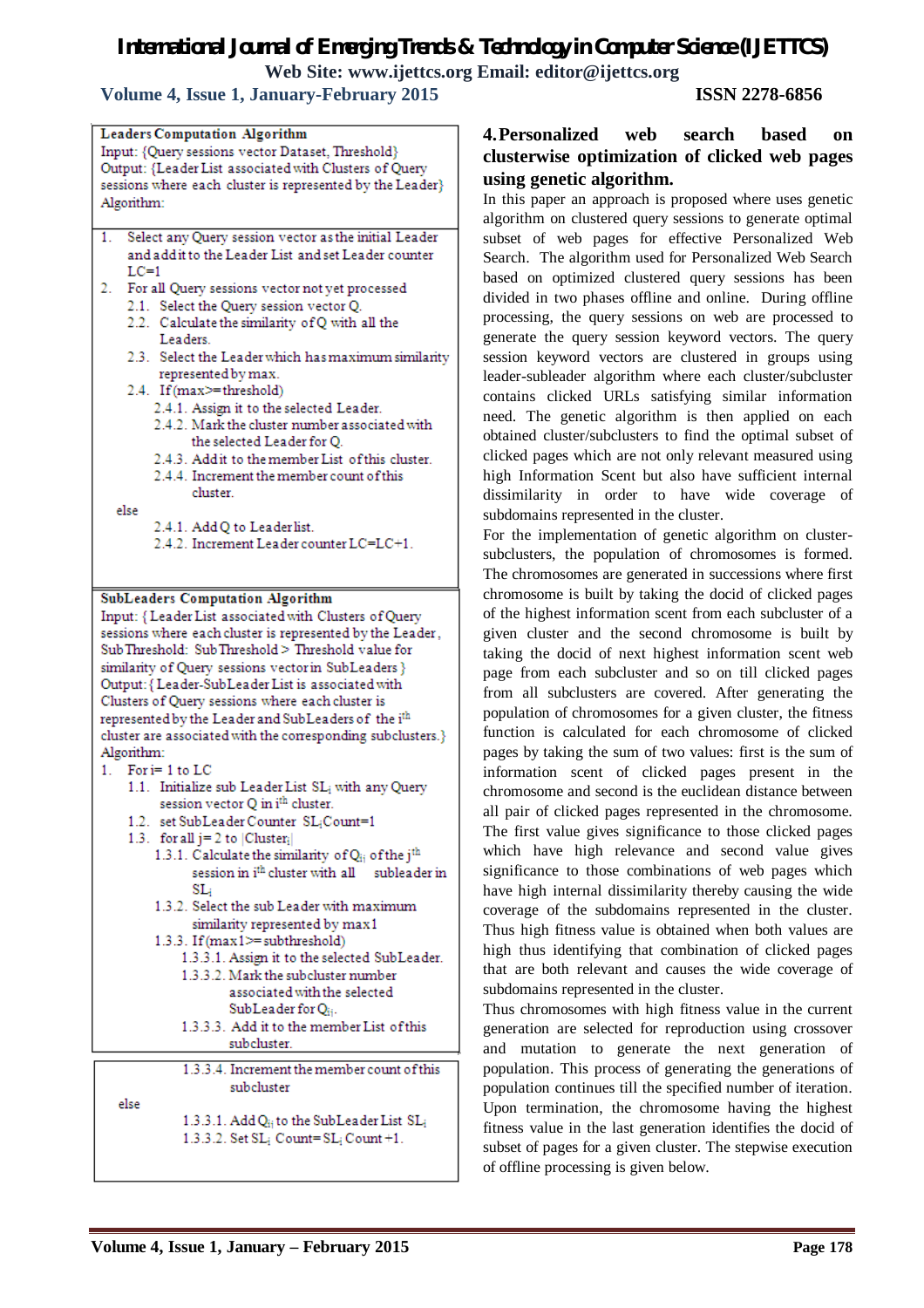# **Volume 4, Issue 1, January-February 2015 ISSN 2278-6856**

| Phase I:                                                                                                                                                                                                                                                                                                                                                                                                         |
|------------------------------------------------------------------------------------------------------------------------------------------------------------------------------------------------------------------------------------------------------------------------------------------------------------------------------------------------------------------------------------------------------------------|
| <b>Offline Preprocessing</b><br>matic                                                                                                                                                                                                                                                                                                                                                                            |
| Data Set Collected on the Web is preprocessed<br>1.<br>to get the Query Sessions. A query session is<br>defined as the input query and the associated<br>clicked URLs.                                                                                                                                                                                                                                           |
| For each clicked URLs, the Information Scent<br>2.<br>Metric is calculated which is the measure of the<br>relevancy of the clicked URLs with respect to<br>the information need of the user using eq 1.                                                                                                                                                                                                          |
| 3. Query sessions keyword vector is generated<br>from query sessions using Information Scent and<br>content of Clicked URLs given by eq 3.                                                                                                                                                                                                                                                                       |
| Leader-SubLeader clustering algorithm is used<br>4.<br>for clustering query sessions keyword vector<br>where each cluster and subclusters of a given<br>cluster are associated with the high scent clicked<br>urls.                                                                                                                                                                                              |
| 5. Use the Algorithm 2 to apply genetic algorithm<br>on each clusters/subclusters of query session<br>keyword vector to generate the optimal subset of<br>high scent pages associated with each cluster.                                                                                                                                                                                                         |
| 6.<br>Thus each cluster is associated with the optimal<br>subset of pages having both high Information<br>Scent value and has the wide coverage of<br>subdomains of the cluster.                                                                                                                                                                                                                                 |
| Algorithm 2:<br>Optimization of Clicked Page set associated with<br>clusters using Genetic Algorithm.<br>Input : Selected Clusters-Subclusters and the associated clicked<br>pages with the high scent values.<br>Output: the optimal subset of pages associated with the clusters.<br>having both high scent and belong to different sublcusters in the<br>specific domain<br>For each cluster do the following |
| 1. Initialization                                                                                                                                                                                                                                                                                                                                                                                                |
| Initialization,<br>During<br>for<br>given<br>a<br>cluster/sublcusters<br>initial<br>population<br>٥f<br>chromosome is generated using the docid of                                                                                                                                                                                                                                                               |
| clicked pages present in the subclusters of a<br>given cluster. Each gene position in the<br>chromosome represents the docid of clicked page<br>belonging to a given subcluster. The length of the                                                                                                                                                                                                               |
| chromosome is equal to the number of<br>subclusters present in it. The first chromosome is<br>built by taking the high scent clicked pagefrom                                                                                                                                                                                                                                                                    |
| each subclusters of cluster. Then the second<br>chromosome is built by taking the clicked urls                                                                                                                                                                                                                                                                                                                   |

clusters of the cluster and so-on. Thus the presence of the clicked url in the chromosome is identified by its docid in the gene associated to it in the chromosome.

#### 2. Evaluation

Once the population is initialized with the chromosomes, the fitness value of the candidate solutions represented by chromosomes is evaluated. Each chromosome C is evaluated using the Fitness Function. Fitness function is the weighted sum of two factors. First is the sum of information scent of the clicked pages present in the chromosome and second factor is the sum of the distances between the pair of pages in chromosome C and measures the total variability expressed by C. Thus the fitness function is defined as

 $\mathrm{Ff}(C) = \alpha \cdot t_1(C) + \beta t_2(C)$ 

t

3.

Where  $\alpha$  and  $\beta$  are chosen such that contribution made by  $t_1(C)$  and  $t_2(C)$  are balanced. Where  $t_1(C)$  is the sum of the information scent of the clicked pages present in the chromosome and  $t_2(C)$  is the sum of the distances between the pair of clicked pages in chromosome C and measures the total variability expressed by C.

$$
t_1(C) = \sum_{P \text{ id} \in C} s_{id}(P_{id})
$$
  

$$
t_2(C) = \sum_{Q \in C} D(P_{id}, P_{id})
$$

Where  $D(P_{id}, P_{id})$  is Euclidean distance of vector representing clicked pages  $P_{id}$  and  $P_{id}$ . and  $s_{id}(P_{id})$  is the information scent of clicked page  $P_{id}$ .

 $P_{id}P_{id} \in \mathbb{C}$ 

**Selection** Tournament Selection and elitism is used to select the chromosomes with the highest fitness values for reproduction.

4. Recombination

Uniform Crossover is selected for recombination. The crossover probability lies in [0.2-0.8]. The single point mutation probability lies in [.005-.01] to generate the new population. 5. Replacement

The offspring population created by selection, recombination, and mutation replaces the original parental population. Steady-state technique with no duplicates deletes n old members and replaces them with n new members. The number to delete and replace,  $n$ , at any one time is a parameter to this deletion technique. Only the low fitness value chromosomes in the parent population are replaced with high fitness value chromosome from the offspring population in order to generate the next generation of population.

with next highest scent values present in each sub-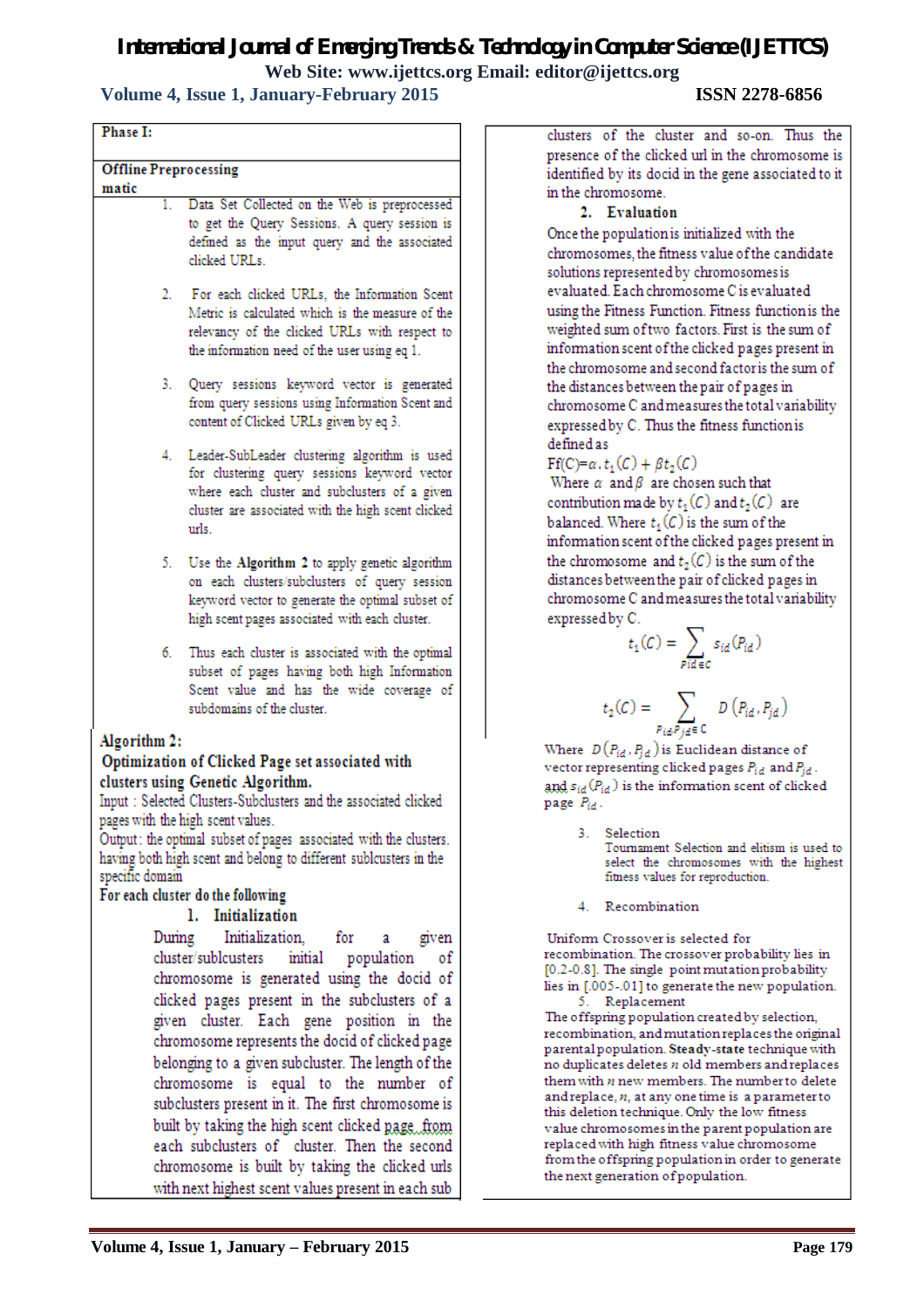### **Volume 4, Issue 1, January-February 2015 ISSN 2278-6856**

|    | 6. Repeat step 3-5 till the terminating   |
|----|-------------------------------------------|
|    | condition is obtained. The terminating    |
|    | condition can be the fixed N number of    |
|    | iterations or the change in the best      |
|    | fitness value is less than 000001 in last |
|    | 100 trials. The goal is to find the       |
|    | maximum fitness chromosome in the         |
|    | last population.                          |
| 7. | Upon termination store the clicked        |
|    | pages in the chromosome with the          |
|    |                                           |

maximum fitness value in the optimal set associated with a given clustersubclusters.

During online processing, the user input query is used to select the most similar cluster measured using cosine similarity measure. Once the cluster is selected, the subclusters of a selected cluster are searched to find the subcluster which is most similar to the information need of the input query. If the selected subcluster is more similar to the input query than the entire cluster, then high scent web pages associated with the subcluster are recommended otherwise the optimal subset of pages associated with the cluster covering the different subdomains of the cluster is recommended. The user response to the recommended clicked pages are tracked and stored in the user profile. As the user request for next web page, the user profile so far captured is transformed into keyword vector and is used to select most similar cluster/subcluster. The selected cluster/subcluster is used to recommend the associated web pages on the next requested result page. This process of recommendations continues till the search is personalized to the information need of the user. The stepwise execution of online processing is given below.<br>**Phase II** 

#### **Online Processing. Input: Set of Clusters/Subclusters** Output: Recommended Set of Clicked URLs

- The input query q is used to calculate the 1. similarity with all leaders associated with their clusters.
- 2. Select the leader with the maximum similarity and the optimal subset of high scent pages associated with the cluster of the leader is recommended to the user.
- 3. The user 's interaction to the recommended results is tracked and stored the clicked urls in the current user profile which will be used to further infer the user information need in the selected domain.
- 4. If the user request for the next result page
	- a. Model the partial information need of the current user profile using the information scent and content of the URLs clicked so far in his partial user profile and

|      | obtain the user session keyword         |
|------|-----------------------------------------|
|      | vector current_usersessionvector,.      |
| b.   | Find the cluster leader which is        |
|      | most similar to the information         |
|      | need associated with the                |
|      | current usersessionvector,              |
| c.   | Select the leader with the              |
|      | maximum similarity represented          |
|      | as max. Calculate the similarity        |
|      | of the current usersessionvector,       |
|      | with all sub-leaders of the             |
|      | selected leader.                        |
| d. I | Select the sub-leader with              |
|      | maximum similarity represented          |
|      | by max 1.                               |
| е.   | If(max > max1)                          |
|      | i. Select the cluster                   |
|      | associated with the                     |
|      | leader.                                 |
|      | Store the associated<br>ii. -           |
|      | optimal set of high                     |
|      | scent pages associated                  |
|      | with the cluster in set P               |
|      | which covers different                  |
|      | subdomains in a given                   |
|      | selected cluster and the                |
|      |                                         |
|      | pages in set P are                      |
|      | ordered in decreasing<br>order of their |
|      |                                         |
|      | information scent value.                |
|      |                                         |
|      | Else<br>Select the<br>i.                |
|      | subcluster                              |
|      | associated with the                     |
|      |                                         |
|      | subleader.                              |
|      | Store the high scent<br>ii.             |
|      | pages associated<br>with the selected   |
|      |                                         |
|      | subcluster in set P                     |
|      | where high scent                        |
|      | pages are the pages                     |
|      | belonging to the                        |
|      | specific subdomain                      |
|      | of the cluster and                      |
|      | the pages in set P                      |
|      | are ordered in                          |
|      | decreasing order of                     |
|      | their information                       |
|      | scent value.                            |
| f.   | Recommend the set P to the              |
|      | users.                                  |
| g.   | Goto step 3.                            |
|      |                                         |
|      |                                         |

### **5.EXPERIMENTAL STUDY**

The experiment was conducted on a data set of user query sessions collected on the web. The data set of query sessions was generated using an architecture which has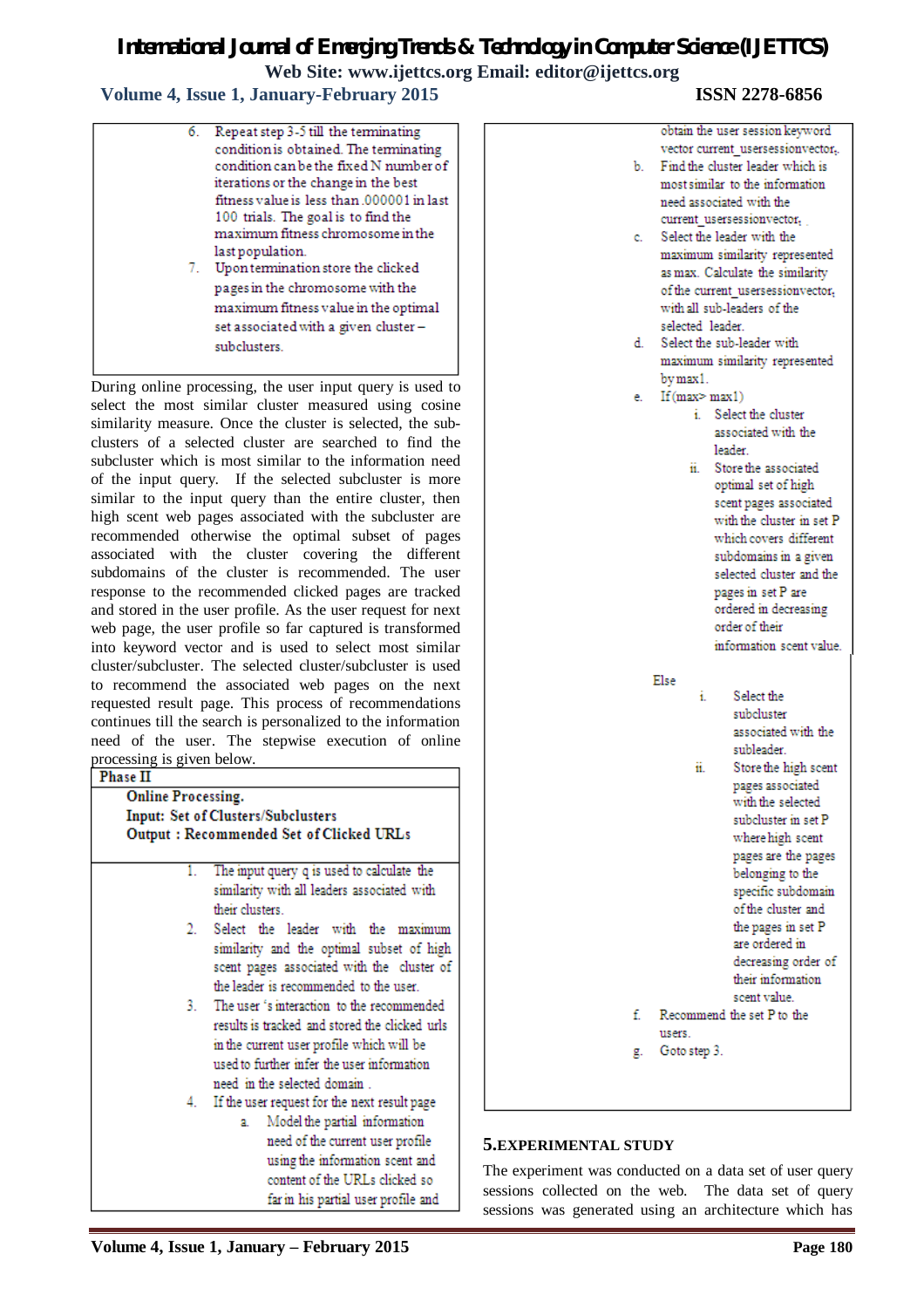### **Volume 4, Issue 1, January-February 2015 ISSN 2278-6856**

been developed to capture the URLs clicked by users in the search results obtained using the Google search engine. In order to generate the dataset, the user is required to enter the input query through a GUI based interface of the architecture. This input query is passed on to the Google search engine API, and the search results are retrieved and displayed along with the check boxes on the user interface. A SnapShot of GUI interface of the architecture showing the Google search results for the input query "hindi song" is shown below in Fig 1.

The user clicks on the retrieved search results, are captured through the check boxes displayed on the GUI and stored in the form of query sessions in database. The captured user query sessions on the web are processed further to find the query session keyword vector using Information Scent and content of clicked URLs. The Leader-subleader algorithm is then applied to group the similar information need query session keyword vector in clusters/subclusters.

|                                           | e http://localhost.auau/sur/DaandQV1.jsp - Windows Internet Explorer                                                            |                |
|-------------------------------------------|---------------------------------------------------------------------------------------------------------------------------------|----------------|
| Relation //localhost3080/sur/DBandQV1.jsp |                                                                                                                                 | $-84$          |
| Edit View Favorites Tools Help            |                                                                                                                                 |                |
| x Google                                  | V More >>                                                                                                                       |                |
| x Snagit E                                |                                                                                                                                 |                |
|                                           | Favorites & steps to run first program  (2)  Noida Medicare Center  (2) Suggested Sites . (3) Web Slice Gallery . (3) desktop   |                |
| http://localhost:8080/sur/DBandQV1.isp    |                                                                                                                                 | G<br>$\cdot$ 5 |
|                                           | if Intranet settings are now turned off by default. Intranet settings are less secure than Internet settings. Click for options |                |
|                                           | <b>Google Search Results</b>                                                                                                    |                |
|                                           |                                                                                                                                 |                |
|                                           | Songs.PK - Download Bollywood Songs, Songspk, Mp3 Songs Www.songspk.pk/                                                         |                |
|                                           | Hindi songs from Raaga.com - hindi songs, videos and latest movies V www.raaga.com/channels/hindi/                              |                |
|                                           | Hindi Bollywood Songs - Audio Video MP3 New Www.india-station.com/music.html                                                    |                |

| Hindi Bollywood Songs - Audio Video MP3 New Www.india-station.com/music.html                                              |
|---------------------------------------------------------------------------------------------------------------------------|
| HINDISONG.COM-Premier Indian Entertainment Portal-Biggest and Www.hindisong.com/                                          |
| Hindi Mp3 Songs, Music Downloads, Bollywood Song, Hindi Song Www.musicmaza.com/                                           |
| Hindi Songs . net - Free hindi songs and music directory www.hindisongs.net                                               |
| Hindi Songs, Bollywood Songs and Indian Music - Dhingana Music Nwww.chingana.com                                          |
| Hindi Songs Www.cs.colostate.edu/~malaiva hindisongs.html                                                                 |
| Hindi Video Songs - SmasHits Logo Www.smashits.com/hindi-songs/movie-videos-list-2.html                                   |
| Hindi Film conge Hindi Film mucic. Hindi Film albume etarting with Films: considée combindi film/wasic(1) massics, an bin |

**Fig 1** Screen SnapShot of architecture displaying Google Search results along with the checkboxes.

The experiment was performed on Pentium IV PC with 120 GB RAM under Windows XP using JSP, JADE , Oracle and genetic algorithm tool box of MATLAB. In the experimental set up for evaluating the performance of personalized web search based on clusterwise subset of webpages generated using genetic algorithm, the values of following parameters are used in the genetic algorithm : MAXGEN, length(P1), crossover rate, mutation rate, Tournament Size in the Tournament Selection method and the threshold value of Information Scent where MAXGEN is the maximum number of generations of population generated in the evolutionary process, length(P1) represents the number of chromosomes

individuals in the population, crossover rate is the recombination rate of the selected chromosome individuals in the population and mutation rate is the rate of mutating the chromosomes in the population Since the genetic algorithm is a stochastic computational technique, it has to be iterated many times for a given problem so as to get a satisfactorily good result. In this study, the process of generating the population continues till the difference in the optimum fitness value of last 100 consecutive generations is less than the threshold value  $\tau=0.000001$ .

In this study, the experiment was conducted with the following values of selected parameters- the size of the population represented as length(P1) was m where m depends on the number and size of subclusters present in a given cluster, crossover probability was varied in the range of [0.6-0.8] in increment of 0.1 and the mutation rate was varied in the range in [0.1-0.3] in increment of .05.

The experiment was iterated for 100 generation for a given population P1 where length $(P1)= 5040$  and the size of the Tournament in the Tournament Selection was set to 4. The optimal results were obtained at the crossover rate of 0.8, mutation rate of 0.25,  $\alpha=0.5$ ,  $\beta=0.5$  giving equal weightage to information scent and dissimilarity measure in calculating fitness function of chromosomes and threshold value of Information Scent  $(\rho)$  at 0.5 for the data set generated in this experimental study. The threshold value for Leaders computation was set to 0.5 and the subthreshold value for SubLeaders computation was set at 0.75.

During offline preprocessing, the tf.idf vector of the clicked URLs of the query sessions are fetched using the web sphinx crawler and loaded into database using Oraloader. The clustering agent developed in JADE is executed to generate the clusters/subclusters of query session keyword vectors. The Genetic algorithm is performed on each cluster and associated subclusters in order to generate the subset of webpages for a given cluster. The genetic algorithm tool box of MATLAB software package was used for applying the genetic algorithm on the clustered data set. The population generation function, single point mutation, uniform crossover, fitness function and output function are defined by the user in MATLAB. The output function is defined in MATLAB for storing the set of clicked URLs associated with a given cluster in the database for the later retrieval for personalized web search.

The approach proposed for PWS based on clusterwise optimal subset of webpages(using genetic algorithm) was compared with approach used for improving information retrieval precision using PWS based on clusterwise subset of webpages(without optimization) in [10] in order to compare and determine the effectiveness of clusterwise optimal subset of webpages for PWS.

During online processing, the input query is issued to GUI based interface designed for both PWS with/ /without optimization of clustered webpages. In PWS with clusterwise optimal subset of webpages, the input query is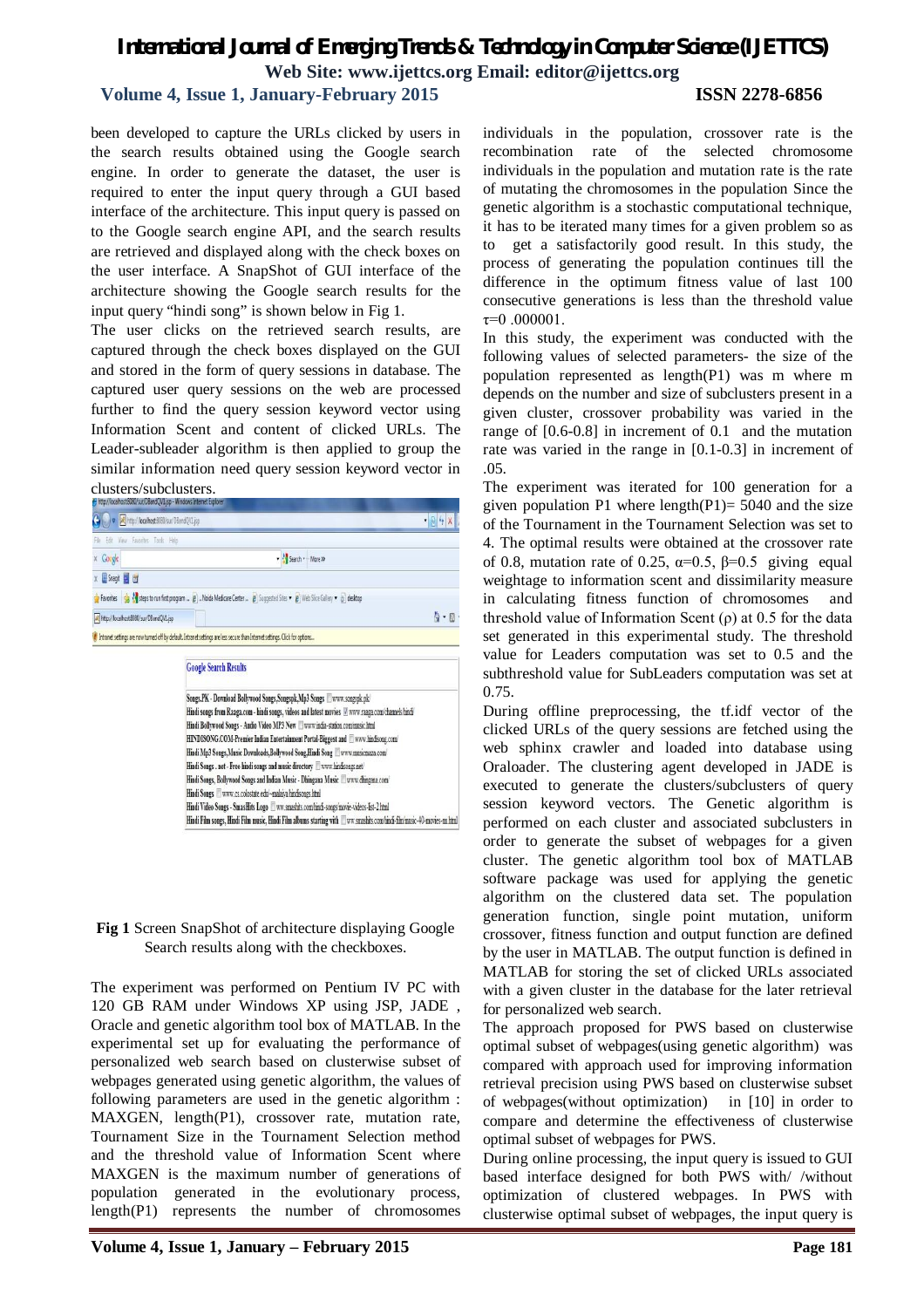#### **Volume 4, Issue 1, January-February 2015 ISSN 2278-6856**

used to select the cluster/subcluster most similar to the information need of the user. The set of clicked URLs associated with the selected cluster/subcluster are recommended and displayed in the GUI Interface for the current user input query along with checkboxes for capturing the user's clicks.

The user's clicks to the personalized search results are tracked to capture the user's profile and dynamically update the user's clicked profile during the search session of the user. When the user requests for next result page, this captured user's profile is transformed into keyword vector and is used to select the most similar cluster/subcluster for web page recommendations. This process of clicked URLs recommendations for personalized of web search continues till the user search is personalized to the need of the user.

In order to evaluate the performance, the 25 test queries were selected randomly in each of the domains Academics, Entertainment and Sports. The purpose of selecting the queries in these three domains is to cover wide range of queries on the web. The relevancy of the documents was decided by the experts in the domain to which the queries belong.

The test queries were issued in each of the selected domain to the GUI based interface to retrieve the personalized search results (with /without optimization of clustered webpages). The average precision is computed using the fraction of retrieved documents which are relevant in the personalized search results. The experimental results showing the average precision of test queries computed in the domains of academics, entertainment and sports using PWS (with / without optimization) are shown in Fig 2.



**Fig.2.** Shows the avgprecision of PWS without optimization and PWS with optimized clustered web pages in Academics, Sports and Entertainment.

The average precision is improved in each of the selected domains using personalized web search (with optimization of clustered webpages). The obtained results were analyzed using the statistical paired t-test for average precision of PWS (with / without optimization of clustered web pages). In this the test data set of 25 queries in each of selected domain with 74 degrees of freedom (d.f.) for the combined sample as well as in all three categories

(Academics, Entertainment and Sports) with 24 d.f each. The observed value of t for average precision was 33.98 for the combined sample. Value of t for paired difference of average precision was 15.2 for academics, 30.73 for entertainment and 28.75 for the sports categories. It was observed that the computed t value for paired difference of average precision lies outside the 95% confidence interval in each case. Hence Null hypothesis was rejected and alternate hypothesis was accepted in each case and it was concluded that average precision improved significantly using personalized web search with optimal subset of webpages in comparison to improvement in average precision of Personalized search results (without optimal subset of webpages).

This proves that use of genetic algorithm, for optimization of clustered webpages personalizes the web search more effectively since these set of webpages not only have high relevance measured using Information scent but has wide coverage of subdomains of a given cluster. Thus during online web search more and more relevant documents associated with selected cluster are retrieved up in ranking and is responsible for the improvement in the average precision of test queries in each of the selected domains.

#### **6.Conclusion**

In this paper an approach is proposed which uses the genetic algorithm for the optimization of clustered web pages for retrieving more and more relevant documents in a specific domain in order to improve the effectiveness of the Personalized Web Search. It is found that optimization of clustered web pages identify the documents which not only have the high relevance measured using Information Scent but also have high internal dissimilarity in order to have the wider coverage of the subdomains contained in the domain of the cluster. Hence this optimal subset of web pages brings more and more relevant documents up in ranking for PWS which otherwise could not be clicked due to low ranking. The effectiveness of the proposed method was confirmed with the experimental study on the data set captured in three domains mainly Academics, Entertainment and sports. The experimental results verified statistically confirm the effectiveness of the optimization of clustered webpages based on genetic algorithm for better catering to the information need of the user.

#### **References**

- [1] Akhlaghian, F., Arzanian, B. , & Moradi, P. A. "Personalized Search Engine Using Ontology-Based Fuzzy Concept Networks", International Conference on Data Storage and Data Engineering, pp. 137 – 141, 2010.
- [2] Arzanian,B., Akhlaghian, F., & Moradi, P. "A Multi- Agent Based Personalized Meta-Search Engine Using Automatic Fuzzy Concept Networks", Third International Conference on Knowledge Discovery and Data Mining, pp. 208 – 211, 2010.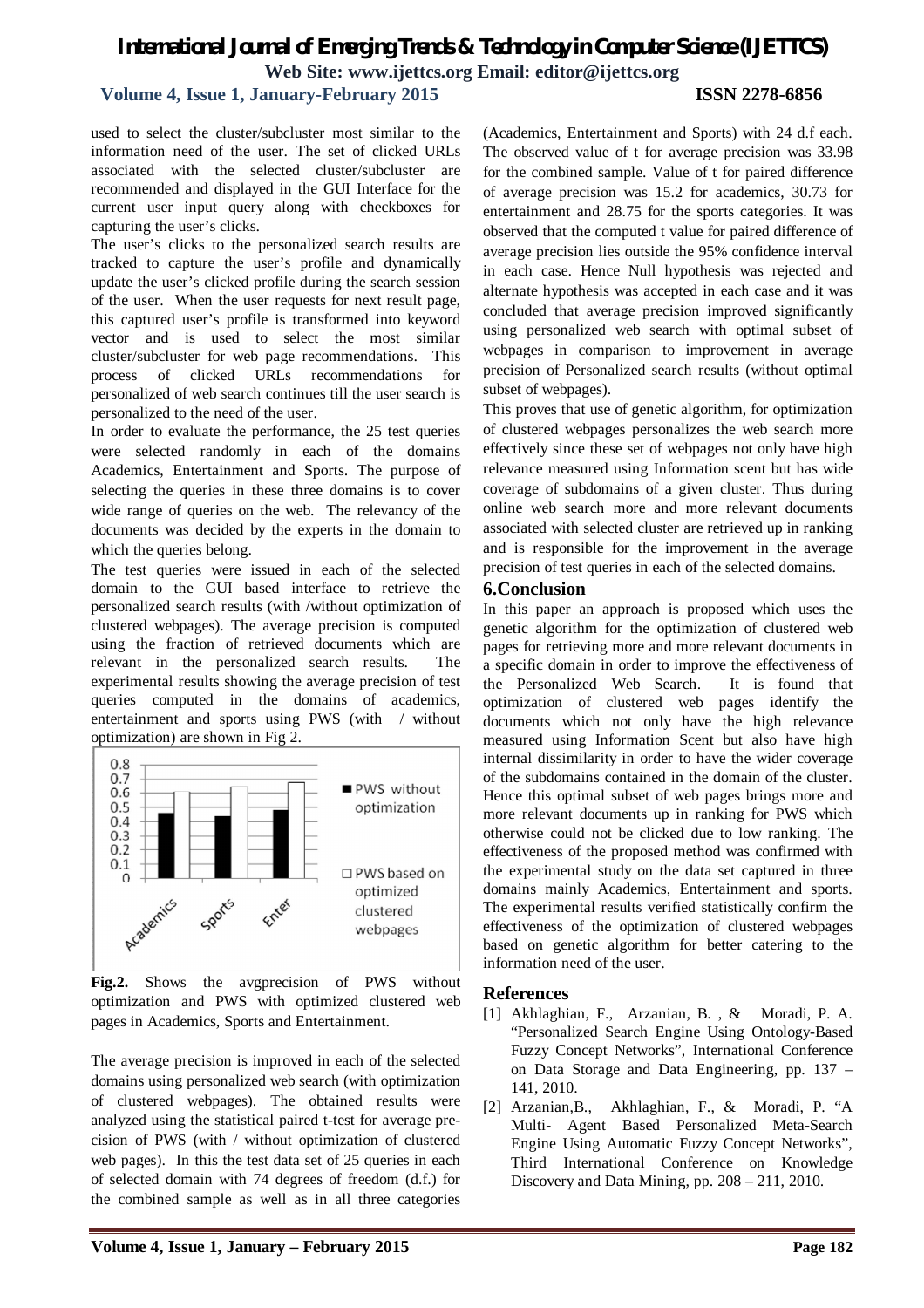### **Volume 4, Issue 1, January-February 2015 ISSN 2278-6856**

- [3] Asllani, A., & Lari, A. "Using genetic algorithm for dynamic and multiple criteria website optimizations", European Journal of Operational Research, Volume 176, Issue 3, pp. 1767- 1777, 2007.
- [4] Berkhin P."Survey of clustering data mining techniques*"*. Accrue software, Technical Report, 2002.
- [5] Boughanem, M., Chrisment, C., Mothe, J., Dupuy, C. S., & Tamine, L. "Connectionist and genetic approaches for information retrieval", Soft Computing in Information Retrieval Studies in Fuzziness and Soft Computing, 50, pp. 173–198, 2000.
- [6] Boughanem, M., Chrisment, C., & Tamine., L. "On using genetic algorithms for multimodal relevance optimization in information retrieval.", Journal of the American Society for Information Science and Technology, Volume 53, Issue 11 , pp. 934–942, 2002.
- [7] Bremermann, H. J. "The evolution of intelligence. The nervous system as a model of its environment", Technical Report No. 1, Department of Mathematics, University of Washington, Seattle, WA, 1958.
- [8] Caramia,M., Fellci, G., Pezzoli A. ,"Improving search results with data mining in a thematic search engine",Journal Computers and Operations Research, Volume 31,Issue 14,pp. 2387-2404,2004.
- [9] Carpenter G. and Grossberg, S." ART3: Hierarchical search using chemical transmitters in self-organizing pattern recognition architectures." Neural Networks, Volume. 3, pp. 129-152, 1990.
- [10] Chawla, S. ,& Bedi, P."Personalized Web Search using Information Scent", International Joint Conferences on Computer, Information and Systems Sciences, and Engineering, Technically Co-Sponsored by: Institute of Electrical & Electronics Engineers (IEEE), University of Bridgeport, published in LNCS (Springer), pp. 483-488, 2007.
- [11]Chi, E H., Pirolli, P., Chen, K., & Pitkow, J. "Using Information Scent to model User Information Needs and Actions on the Web", International Conference on Human Factors in Computing Systems, New York, NY, USA, pp. 490-497, 2001.
- [12] Crestani , F. , & Pasi, G. "Soft Computing in Information Retrieval: Techniques and Application",50, Heidelberg, Germany: Physica-Verlag, 2000.
- [13]Fan, W., Gordon, M.D., & Pathak, P. "Personalization of search engine services for effective retrieval and knowledge management", International Conference on Information Systems, Brisbane, Australia, pp. 20-34, 2000.
- [14] Fan, W., Gordon, M.D., & Pathak, P. "Discovery of context-specific ranking functions for effective information retrieval using genetic programming", IEEE Transactions on Knowledge and Data Engineering, Volume 16, Issue 4, pp. 523-527, 2004.
- [15] Goldberg, D. E. "Genetic Algorithms in Search,Optimization and Machine Learning",

Addison-Wesley Longman Publishing Co, Boston, MA, USA, 1989.

- [16]Gordon, M. "Probabilistic and genetic algorithms in document retrieval", Communications of the ACM, Volume 31, Issue 10, pp. 1208–1218, 1988.
- [17]Guha S., Rastogi R. and Shim K.. "CURE: An efficient algorithm for clustering large databases"*.* In Proceedings of ACM SIGMOD International Conference on Management of Data, Seattle, Washington, pp. 73–84, 1998.
- [18] Heer, J., & Chi, E.H. "Separating the Swarm: Categorization method for user sessions on the web", International Conference on Human Factor in Computing Systems, pp. 243-250, 2002.
- [19]Horng , J. T. & Yeh, C. C. "Applying genetic algorithms to query optimization in document retrieval", Information Processing & Management, Volume 36, Issue 5 , pp.737–759, 2000.
- [20] Jain A.K, Murty M.N. and Flyn P.J.. "Data Clustering: A Review", ACM Computing Surveys, Volume.31, Number 3, pp 264-323, 1999.
- [21]Jain K.A. and R.C. Dubes. "Algorithms for Clustering Data". Prentice Hall, Englewood Cliffs, New Jersey, 1988.
- [22]Kim , S. ,& Zhang, B. T. "Web document retrieval by genetic learning of importance factors for html tags", International Workshop on Text and Web Mining, Melbourne, Australia, pp. 13–23,2000.
- [23]Loia , V. & Luongo, P. "An evolutionary approach to automatic web page categorization and updating", Conference on Web Intelligence: Research and Development, Springer-Verlag, pp. 292–302,2001.
- [24]Nasraoui, O.& Petenes, C. "Combining Web Usage Mining and Fuzzy Inference for Website Personalization", International Conference on Knowledge Discovery and Data Mining, pp.37-46, 2003.
- [25]Navrat, P., Kovacik, M., Ezzeddine, A. B., & Rozinajova, V. "Web search engine working as a bee hive", Journal Web Intelligence and Agent Systems, Volume 6, Issue 4, pp. 441–452,2008.
- [26]Pal, S.K. , Talwar, V., & Mitra, P. "Web Mining in Soft Computing Framework: Relevance, State of the Art and Future Directions", IEEE Transactions on Neural Networks, Volume 13, Issue 5, pp. 1163- 1177,2002.
- [27] Peng, Wen-Chih , & Lin,Yu-Chin. "Ranking Web Search Results from Personalized Perspective", The 8th IEEE International Conference on E-Commerce Technology and The 3rd IEEE International Conference on Enterprise Computing, E-Commerce, and E-Services, pp.12, 2006.
- [28] Pirolli, P. "Computational models of information scent-following in a very large browsable text collection" , Conference on Human Factors in Computing Systems, pp. 3-10, 1997.
- [29] Pirolli, P. "The use of proximal information scent to forage for distal content on the world wide web", Working with Technology, Mind: Brunswikian.